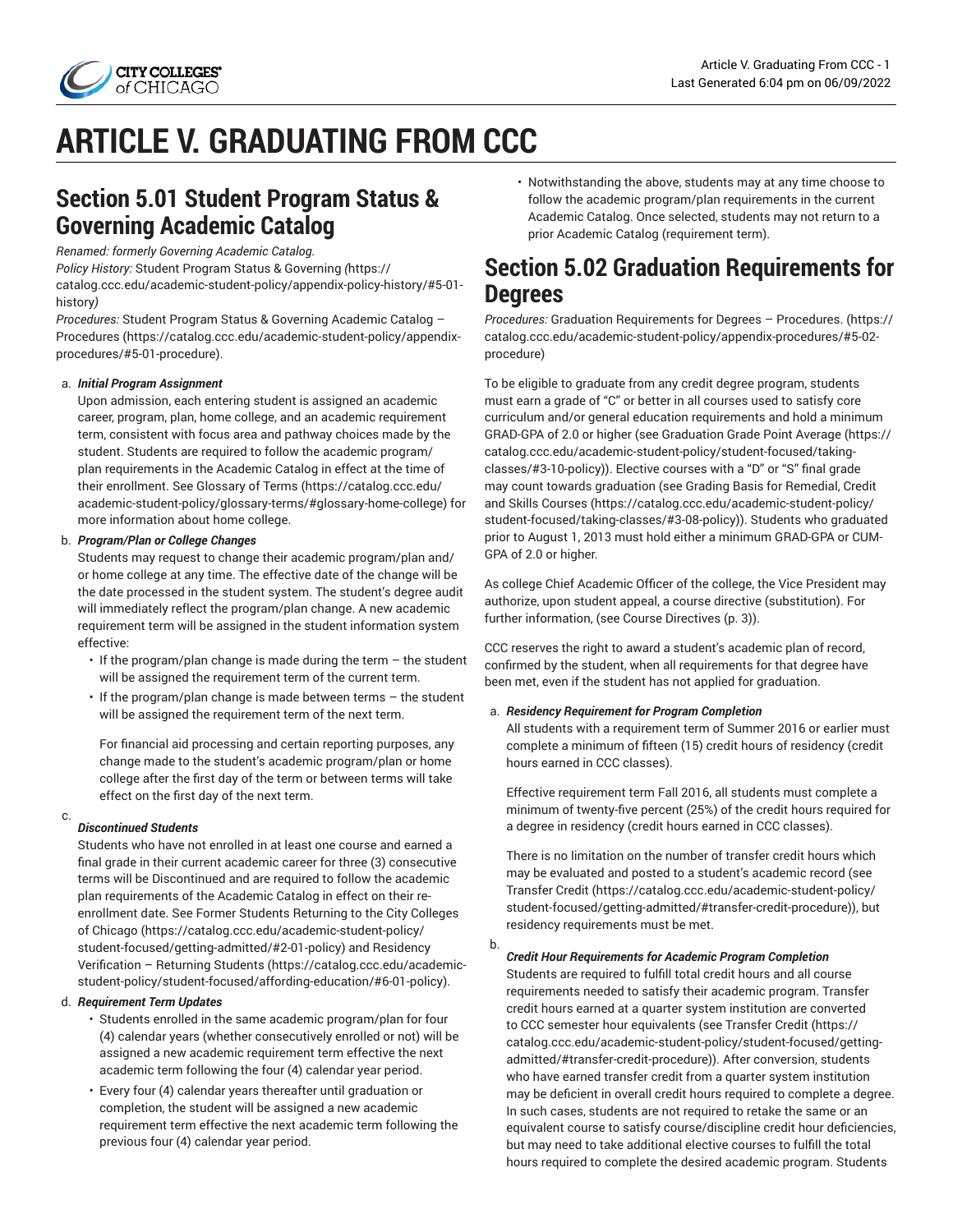

should meet with their [College Advisor](https://www.ccc.edu/departments/Pages/Advising.aspx) ([https://www.ccc.edu/](https://www.ccc.edu/departments/Pages/Advising.aspx) [departments/Pages/Advising.aspx](https://www.ccc.edu/departments/Pages/Advising.aspx)) for further information.

c.

### <span id="page-1-1"></span>*Additional CCC Degree*

A student may earn an additional degree from CCC. The additional degree must be different from previous degree(s) earned and the student must enroll in and successfully complete a minimum of fifteen (15) additional credit hours toward the new degree in residency (credit hours earned in CCC classes) after the latest degree has been posted to the student's academic record.

Effective Fall 2015, a subordinate degree may not be awarded concurrently or after earning a higher level degree. A subordinate degree is defined as a degree whose requirements are inclusive within the requirements of another (higher level) degree. Accordingly, a student who has earned an A.A., A.S., A.E.S., A.F.A., or A.A.T. degree may not be awarded an A.G.S. degree, even if the student complies with the requirements for earning an additional degree. However, an A.A., A.S., A.E.S., A.F.A., A.A.S., or A.A.T. degree may be awarded after earning an A.G.S. degree.

### <span id="page-1-0"></span>**Section 5.03 Certificate Completion Requirements**

To be eligible for a Certificate of Completion in any credit certificate program, students must successfully complete all certificate-specific courses which constitute a Basic Certificate or an Advanced Certificate with a final grade of "C" or better (for A-F grading basis courses) or a final grade of "S" (for Satisfactory/Unsatisfactory grading basis courses). (See Grading Basis for [Remedial,](https://catalog.ccc.edu/academic-student-policy/student-focused/taking-classes/#3-08-policy) Credit and Skills Courses [\(https://](https://catalog.ccc.edu/academic-student-policy/student-focused/taking-classes/#3-08-policy) [catalog.ccc.edu/academic-student-policy/student-focused/taking](https://catalog.ccc.edu/academic-student-policy/student-focused/taking-classes/#3-08-policy)[classes/#3-08-policy\)](https://catalog.ccc.edu/academic-student-policy/student-focused/taking-classes/#3-08-policy)).

As college Chief Academic Officer of the college, the Vice President may authorize, upon student appeal, a course directive (substitution). For further information, (see Course [Directives \(p. 3\)](#page-2-0)).

CCC reserves the right to batch-award certificates when a student completes all certificate requirements.

Effective for the Fall 2015 term, all students must complete a minimum of twenty-five percent (25%) of the credit hours required for a certificate in residency (credit hours earned in CCC classes).

### **Section 5.04 Degree or Certificate Conferral Date**

Degrees and certificates are conferred on the last day of the term during which CCC confirms that all academic program requirements have been met. Additionally:

- For degrees: students must confirm before the degree is awarded (see Graduation [Requirements](#page-0-0) for Degrees [\(p. 1](#page-0-0))).
- For certificates: (see Certificate Completion [Requirements \(p. 2](#page-1-0))).

### **Section 5.05 Previously Conferred Credentials**

Students may not enroll in an academic program/plan which has been previously conferred or in a degree program which is subordinate to a previously conferred degree (see [Additional](#page-1-1) CCC Degree [\(p. 2](#page-1-1))). Upon

completion, students who wish to continue to take classes must enroll in a different academic program/plan (not previously awarded).

### <span id="page-1-2"></span>**Section 5.06 Graduation College**

*Policy history:* [Graduation College](https://catalog.ccc.edu/academic-student-policy/appendix-policy-history/#5-06-history) ([https://catalog.ccc.edu/academic](https://catalog.ccc.edu/academic-student-policy/appendix-policy-history/#5-06-history)[student-policy/appendix-policy-history/#5-06-history](https://catalog.ccc.edu/academic-student-policy/appendix-policy-history/#5-06-history)).

#### a. *Graduation College for Degrees*

The Graduation College (college that confers the credential) for any degree program is as follows:

- Students enrolled in a signature (selective enrollment) program: Students enrolled in a signature program will graduate from the college where the student is enrolled.
- Students enrolled in any other (non-signature) program: Students will graduate from the college that offers the academic program where the majority (or greatest number if no majority) of the student's Graduation Credit Hours (excludes remedial hours) were earned. In case of a tie between two or more colleges (equal number of Graduation Credit Hours earned from each college and each college offers the degree program), then the student may select his/her Graduation College.

### b. *Graduation College for Certificates*

The Graduation College (college that confers the credential) for any certificate program is as follows:

- The college where the majority of the certificate-specific credit hours were earned will confer the certificate. In case of a tie between two or more colleges (equal number of certificatespecific credit hours earned from each college and each college offers the certificate program), then a Graduation College will be selected for the student.
- If a student completes all certificate requirements at a college that does not offer the certificate program when the award is conferred, then a Graduation College will be selected for the student from among the CCC college(s) that offer the program.

#### c. *Graduation College for Credentials*

The Graduation College (college that confers the credential) for any credential program is as follows:

• The college where the majority of the creditial-specific credit hours were earned will confer the credential. In case of a tie between two or more colleces (equal number of credentialspecific credit hours earned from each college and each college offers the credential program), then a Graduation College will be selected for the student.

#### d. *Graduation College for Additional Degrees*

The Graduation College for an additional degree will be the college that offers the academic program where the majority (or greatest number if no majority) of the student's incremental Graduation Credit Hours (excludes remedial hours) required for the additional degree were earned. In case of a tie between two or more colleges (equal number of incremental Graduation Credit hours earned from each college and each college offers the academic program), then the student may select his/her Graduation College.

### **Section 5.07 Revocation of Degrees or Certificates**

*Procedures:* Revocation of Degrees or [Certificates](https://catalog.ccc.edu/academic-student-policy/appendix-procedures/#5-07-procedure) – Procedures ([https://](https://catalog.ccc.edu/academic-student-policy/appendix-procedures/#5-07-procedure) [catalog.ccc.edu/academic-student-policy/appendix-procedures/#5-07](https://catalog.ccc.edu/academic-student-policy/appendix-procedures/#5-07-procedure) [procedure\)](https://catalog.ccc.edu/academic-student-policy/appendix-procedures/#5-07-procedure).